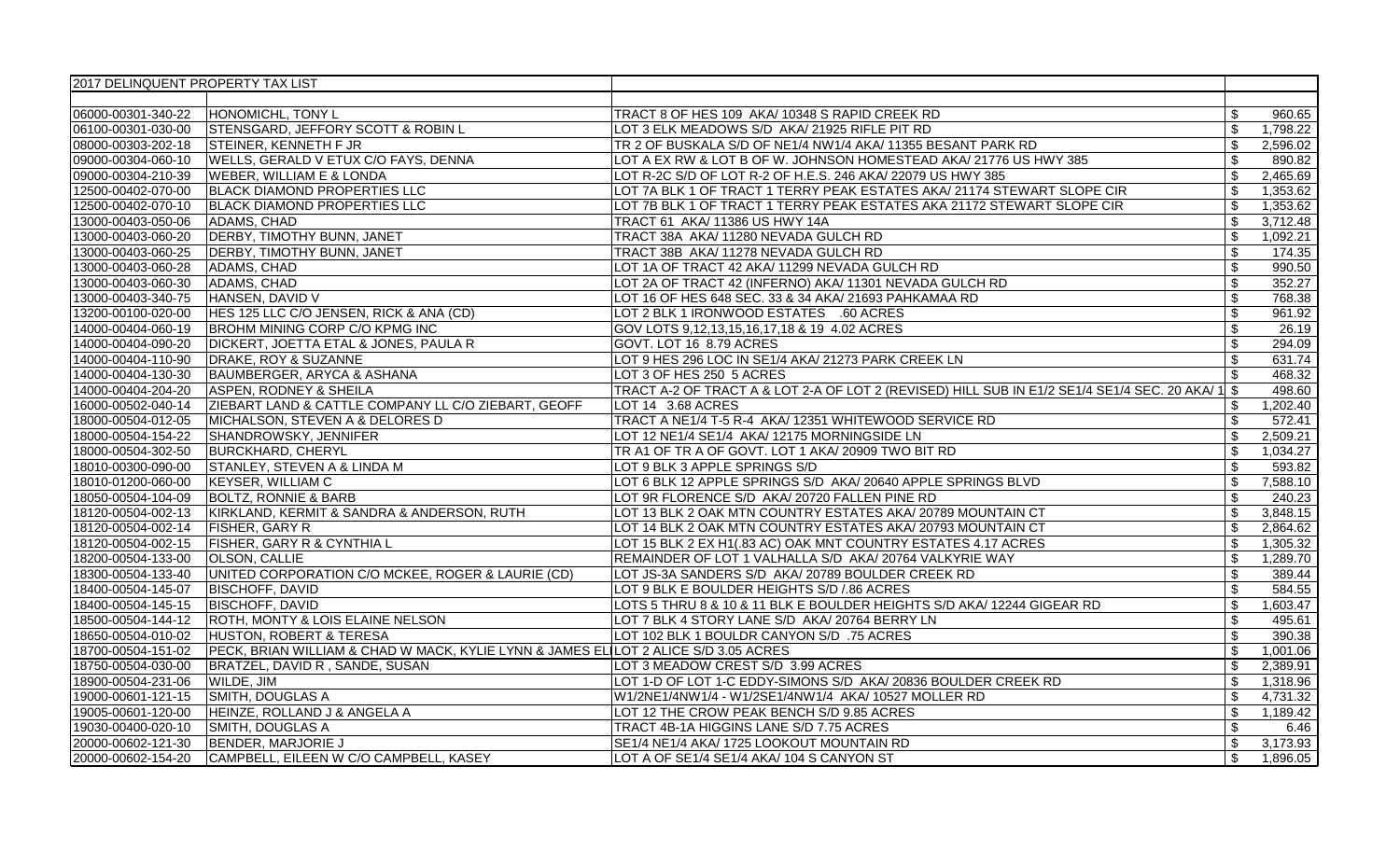| 20000-00602-162-30 | DWIGGINS, LARRY JR J, DWIGGINS, DEANNA D                                                             | LOT 2 OF SE1/4 NW1/4 AKA/ 410 N TINTON RD                                         | -\$                       | 4,668.26 |
|--------------------|------------------------------------------------------------------------------------------------------|-----------------------------------------------------------------------------------|---------------------------|----------|
| 20000-00602-361-30 | BRECHTEL, ROBERT & GENEVIEVE H C/O PYBURN, PATRICIA                                                  | TRACT 2 S/D OF W1/2 W1/2 SW1/4 NE1/4 AKA/ 3030 BURNO GULCH RD                     | \$                        | 1,055.40 |
| 20000-00602-364-11 | <b>KELLOGG, MICHAEL &amp; KATHY</b>                                                                  | NE1/4SE1/4SE1/4 10 ACRES                                                          | \$                        | 1,198.90 |
| 20010-00602-072-60 | <b>WEBER, LANCE T</b>                                                                                | LOT 1 VAN HORN S/D AKA/3550 HIGGINS GULCH RD                                      | $\boldsymbol{\mathsf{S}}$ | 1,231.60 |
| 20100-00602-042-00 | <b>ANDERSON, TODD M</b>                                                                              | LOT 11 OF LOTS 6 & 7 SW1/4 NE1/4 AKA/ 38 LANTERN CIR                              | $\mathfrak{S}$            | 860.79   |
| 20100-00602-044-32 | <b>SUMNERS, JASON R &amp; TRAVIS</b>                                                                 | LOTS 8 & 9A OF LOTS 10 & 11 W1/2 SE1/4 AKA/ 216 UPPER VALLEY RD                   | $\mathfrak{S}$            | 3,439.61 |
| 20100-00602-044-66 | TURBIVILLE, KARLA K & KNIPFER, RITA M                                                                | LOTS 16B-12A W1/2 SE1/4 AKA/ 259 SUNSHINE DR                                      | \$                        | 1,616.22 |
| 20200-00602-040-18 | PEARSON, ELANOR O C/O KELLEY, MARY                                                                   | LOTS 17A & 18A(REVISED) BLK 1 PEARSON S/D AKA/ 260 UPPER VALLEY RD                | $\sqrt[6]{\frac{1}{2}}$   | 2,307.71 |
| 20200-00602-042-09 | NAUTA, KIRBY M                                                                                       | LOT 9 BLK 2 PEARSON S/D AKA/ 21 HORSESHOE LN                                      | \$                        | 926.55   |
| 20350-00602-060-21 | <b>GULLICKSON, DONALD</b>                                                                            | LOT 12 DEER MEADOWS S/D AKA 2120 MEADOW LN                                        | \$                        | 2,638.43 |
| 20350-00602-060-75 | HAUCK, WILLIAM H & RAMOS, MARY                                                                       | LOT 40 & E 5' OF LOT 41 DEER MEADOWS S/D 1 ACRE                                   | $\boldsymbol{\mathsf{S}}$ | 1,328.08 |
| 20400-00602-060-09 | <b>GULLICKSON, DONALD D</b>                                                                          | LOT 9 DEER MEADOWS S/D 3 ACRES                                                    | \$                        | 1,501.58 |
| 20850-00500-020-00 | DUCA, RYAN E                                                                                         | LOT 2 BLK 5 THE TIMEBERS S/D 10.8 ACRES                                           | $\mathfrak{S}$            | 1,756.03 |
| 20950-00602-009-00 | GRIFFIN, JOHN W JR & JILL D                                                                          | LOT 9 E1/2 NE1/4 36-6-2 & NW1/4 31-6-3 EAGLE RIDGE ESTATES AKA/ 3255 TALON RD     | $\sqrt[6]{\frac{1}{2}}$   | 2,433.26 |
| 21000-00603-311-05 | MCDERMOTT, DEVIN P                                                                                   | S1/2 NE1/4 NE1/4 20 ACRES                                                         | \$                        | 33.32    |
| 21000-00603-341-00 | <b>RICHMOND, HERBERT L</b>                                                                           | TR A OF NW1/4 NE1/4 AKA/ 6640 PENDO RD                                            | $\boldsymbol{\mathsf{S}}$ | 1,350.10 |
| 21100-00603-302-10 | O'OKA, VINCE P                                                                                       | TRACT 1                                                                           | $\boldsymbol{\mathsf{S}}$ | 580.51   |
| 22300-00604-330-00 | JOHNSON, WINONA M M; WICKS, WINONA MM ETAL                                                           | LOT 33 SPRUCE MTN ESTATES #1 AKA/ 12304 RAWHIDE RD                                | $\boldsymbol{\mathsf{S}}$ | 840.34   |
| 22800-00604-331-02 | <b>OVERLAND, TODD L &amp; CLAYTON</b>                                                                | LOT 2 SEC. 28 & 33 CENTENNIAL ESTATES AKA/ 12076 CENTENNIAL ESTATES LOOP          | $\mathfrak{s}$            | 773.99   |
| 23000-00701-121-10 | CARLSON, BRUCE M                                                                                     | S. REDWATER PT SE1/4 NE1/4 2.7 ACRES                                              | $\sqrt[6]{\frac{1}{2}}$   | 270.20   |
| 23000-00701-124-40 | CARLSON, BRUCE M                                                                                     | S. REDWATER PT NE1/4 SE1/4 13.60 ACRES                                            | $\mathfrak{S}$            | 521.91   |
| 24000-00702-174-55 | HUMPHREY, ROBERT W & NORMA M                                                                         | HUMPHREY'S TRACT A AKA/ 19583 OLD BELLE RD                                        | $\mathfrak{s}$            | 1,114.00 |
| 24200-00702-281-10 | JENSEN'S MOREAU RIVER RANCH TRUST                                                                    | LOT 5 BLK 1 WEST S/D AKA 4327 PARTRIDGE PL                                        | \$                        | 1,137.73 |
| 25000-00704-014-20 | MRAZ, THOMAS                                                                                         | SW1/4 SE1/4 AKA/ 12370 194TH ST                                                   | $\boldsymbol{\mathsf{S}}$ | 1,871.49 |
| 26220-00055-000-30 | FINLEY, ED & VICTOR CO-TRUSTEES E C/O MARTZ, MICHAEL & DILOT 3 BLACKTAIL S/D AKA/ 11418 BLACKTAIL PL |                                                                                   | $\boldsymbol{\mathsf{S}}$ | 313.10   |
| 26280-00479-000-27 | ZIEBART LAND & CATTLE COMPANY LLC C/O ZIEBART GEOFF                                                  | M.S. 479 SPEARFISH CANYON LOT C-2 OF CONGRESS PLACER (RIM ROCK LODGE)             | $\sqrt{2}$                | 863.08   |
| 26280-00737-000-00 | SABO, DENNIS L & BRENDA G                                                                            | M.S. 737 VENUS 10.30 ACRES                                                        | $\sqrt[6]{\frac{1}{2}}$   | 407.95   |
| 26280-00738-000-00 | SABO, DENNIS L & BRENDA G                                                                            | M.S. 738 LIBERTY 10.30 ACRES                                                      | $\mathfrak{S}$            | 407.95   |
| 26340-00968-000-00 | ORMISTON, FRED T & NATALI                                                                            | M.S. 968 M & B FREMONT ETAL 32.07 ACRES                                           | \$                        | 1,332.12 |
| 26380-01135-000-50 | ALBERTS, BONNIE                                                                                      | M.S. 1135 W1/2 DENTON LODE #1 5 ACRES                                             | $\boldsymbol{\mathsf{S}}$ | 959.67   |
| 26380-01135-000-52 | ALBERTS, BONNIE                                                                                      | M.S. 1135 LOT 1 SUB OF DENTON LODE 1 ACRE                                         | $\mathfrak{S}$            | 137.87   |
| 26380-01135-000-56 | ALBERTS, BONNIE                                                                                      | M.S. 1135 LOT 2 SUB OF DENTON LODE 1 ACRE                                         | $\boldsymbol{\mathsf{S}}$ | 137.87   |
| 26380-01135-000-60 | ALBERTS, BONNIE                                                                                      | M.S. 1135 LOT 3 OF DENTON LODE 1 ACRE                                             | $\boldsymbol{\mathsf{S}}$ | 137.87   |
| 26380-01135-000-64 | ALBERTS, BONNIE                                                                                      | M.S. 1135 LOT 4 OF DENTON LODE 1 ACRE                                             | $\mathfrak{S}$            | 137.87   |
| 26440-01158-000-14 | <b>GOODWIN, CLAUDIA C</b>                                                                            | LOT 7 BLK 1 DEER MNT RESORT DEV #1 AKA/ 11228 COUGAR CT                           | $\mathfrak{S}$            | 1,148.22 |
| 26480-01207-000-60 | WHALEN, DENNIS M & JANN L                                                                            | BAR L RANCH LAST CHANCE RIDGE S/D AKA/ 21126 LAST CHANCE RIDGE RD                 | $\boldsymbol{\mathsf{S}}$ | 824.44   |
| 26500-01211-000-00 | LARSEN, NIKOLAUS LD HEINEMAN, D GREG                                                                 | M.S. 1211 LAST CHANCE #1-2-3-4-5 37.09 ACRES                                      | \$                        | 1,987.03 |
| 26540-01235-000-00 | STRAND, JOHN R, SPURRIER, ERICA F                                                                    | M.S. 1235 MINERAL TWIN #1, TWIN #2 & ROSA BELLE 30.74 ACRES                       | $\boldsymbol{\mathsf{S}}$ | 399.94   |
| 26540-01239-000-10 | STRAND, JOHN R, SPURRIER, ERICA F                                                                    | M.S. 1239 SAXONIA, SAXONIA FRAC, AQUILLA & CORTEZ AKA/ 21201 LAST CHANCE RIDGE RD | $\boldsymbol{\mathsf{S}}$ | 2,008.95 |
| 26540-01288-000-10 | HEINEMAN, PHYLLIS M                                                                                  | M.S. 1288 LONG POINT FR. EX RW 8.60 ACRES                                         | $\boldsymbol{\mathsf{S}}$ | 241.31   |
| 26560-01298-000-70 | HERRERA, STEVE A                                                                                     | LAZY G RANCH GOLDEN RIDGE S/D AKA/ GOLDEN RIDGE RD                                | $\mathfrak{S}$            | 408.74   |
| 26580-01314-000-30 | KINCAID, JAYNE N C/O BILLINGTON, LAURA                                                               | M.S. 1314 INCA, MOGUL & TARTAR (50%)                                              | $\mathfrak{S}$            | 95.91    |
| 26580-01376-000-80 | <b>BRECHTEL, VINCENT V</b>                                                                           | M.S. 1376 TRANSIT #2 & #4 39.44 ACRES                                             | \$                        | 1,084.48 |
| 26590-01376-000-54 | <b>BRECHTEL, VINCENT V</b>                                                                           | M.S. 1376 LOT B-18 BURNO ESTATES 1.32 ACRES                                       | $\boldsymbol{\mathsf{S}}$ | 243.25   |
| 26600-01399-000-42 | FIRMAN, ROBERT A & CATHERINE M                                                                       | LOT 22 STRAWBERRY HILL S/D 2.51 ACRES                                             | $\boldsymbol{\mathsf{S}}$ | 670.71   |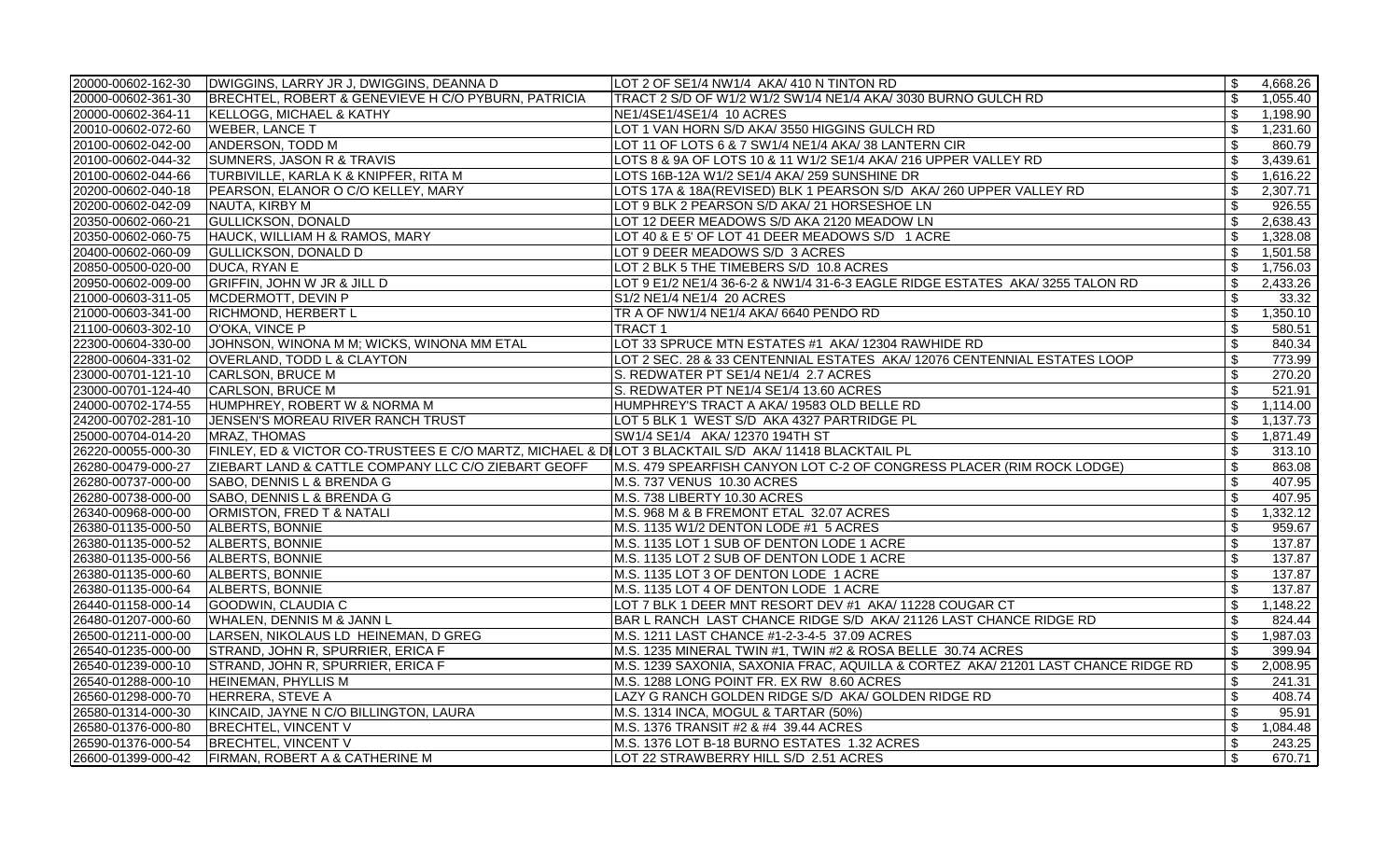|                    | 26600-01399-000-74 STRAWBERRY RIDGE RANCHES INC C/0 LAMSTER, JOHN THOMA LOT 38 STRAWBERRY HILL S/D 3.18 ACRES |                                                                                                                                        | \$                         | 709.72   |
|--------------------|---------------------------------------------------------------------------------------------------------------|----------------------------------------------------------------------------------------------------------------------------------------|----------------------------|----------|
|                    | 26620-01421-000-00 STRAND, JOHN R, SPURRIER, ERICA F                                                          | M.S. 1421 1895, 1895 #1, 1895 #2 & 1895 #4 39.8 ACRES                                                                                  | $\boldsymbol{\mathsf{S}}$  | 517.76   |
| 26620-01437-000-11 | ORMISTON, FRED I & NATALI M                                                                                   | M.S. 1437 RECOVERY LODE 10.13 ACRES                                                                                                    | \$                         | 728.45   |
| 26655-02154-010-00 | RILEY, ROGER                                                                                                  | LOT 1 TWO BIT SPRINGS #2 4.6 ACRES                                                                                                     | $\boldsymbol{\mathsf{S}}$  | 603.22   |
| 26655-02154-100-00 | HOERNER, KEVIN & SUSAN                                                                                        | LOT 10 TWO BIT SPRINGS #2 13.29 ACRES                                                                                                  | \$                         | 1,234.23 |
| 26680-01605-000-10 | RUZICKA, LELAND L ETAL                                                                                        | M.S. 1605 ERMA & ERMA #2 AREA B                                                                                                        | \$                         | 1,820.45 |
| 26680-01703-000-35 | ADAMS, CHAD & CRYSTAL                                                                                         | M.S. 1703 LOT M1 S/D AKA/ 11327 NEVADA GULCH RD                                                                                        | \$                         | 37.76    |
| 26680-01703-000-80 | LEGENDARY INVESTMENTS LLC C/O ALPINE ADVENTURES OF THM.S. 1703 M & B DESCRIPTION AKA/ 11298 NEVADA GULCH RD   |                                                                                                                                        | $\boldsymbol{\mathsf{S}}$  | 826.66   |
| 26680-01708-000-20 | JENNEWEIN, LINOVA                                                                                             | M.S. 1708 PT NEST LODE 17.04 ACRES                                                                                                     | $\boldsymbol{\mathsf{S}}$  | 271.49   |
| 26680-01741-000-78 | JORDAN, JIMMY D & STEPHANIE L                                                                                 | M.S. 1741 TRACT 2 EMMA LODE 5 ACRES                                                                                                    | $\mathfrak{S}$             | 685.49   |
| 26682-01678-200-00 | CARBEN COPY PROPERTIES LLC                                                                                    | LOT 20A PARADISE ACRES AKA/ 20709 DYNASTY RD                                                                                           | \$                         | 1,531.08 |
| 26685-01657-000-12 | DEADBROKE MINING COMPANY C/O PETERSON, NEIL R & MARY (LOT 12 S/D OF M.S. 1657 6.26 ACRES                      |                                                                                                                                        | \$                         | 240.56   |
|                    | 26700-01742-000-54   BIES, RICHARD M ETUX C/O BIES, JOHN E                                                    | LOT 18 PURTITAN S/D .95 ACRES                                                                                                          | $\mathfrak{S}$             | 1,361.67 |
| 26730-01755-110-00 | ANDERSON, KENT & AIMEE                                                                                        | M.S. 1755 LOT 11 GILDED MOUNTAIN S/D AKA/ 21162 GILDED MOUNTAIN RD                                                                     | \$                         | 1,362.75 |
| 26760-01812-000-40 | KINCAID, JAYNE N C/O BILLINGTON, LAURA                                                                        | M.S. 1812 M&B DESC OF 50% OF UNDIVIDED 1/2 INT. ROWENA #2 2.08 ACRES                                                                   | \$                         | 63.21    |
|                    | 26760-01831-000-00 STRAND, JOHN R, SPURRIER, ERICA F                                                          | M.S. 1831 ARCADIA 19.5 ACRES                                                                                                           | \$                         | 249.11   |
| 26800-01892-000-00 | STRAND, JOHN R, SPURRIER, ERICA F                                                                             | M.S. 1892 COMMONWEALTH EX STRAND CEMETERY(.311 AC), COMMONWEALTH FRAC, ROBIN & LII \$                                                  |                            | 336.37   |
| 26800-01901-000-40 | <b>RUBENZER, JUSTIN D</b>                                                                                     | M.S. 1901 BANK OF DAKOTA LODE AKA/ 12166 GALENA RD                                                                                     | \$                         | 878.22   |
|                    | 26800-01904-000-10 SABO, DENNIS L & BRENDA G                                                                  | M.S. 1904 COMET #4 5.7 ACRES                                                                                                           | \$                         | 642.99   |
| 26800-01904-000-20 | MOSS, MONICA L & DUSTIN P ISLAND CO-TRUSTEES ISLAND FAMM.S. 1904 NON PAREIL & COMET #1 AKA/ 21376 HEDGEHOG LN |                                                                                                                                        |                            | 935.16   |
| 26800-01915-000-10 | SABO, DENNIS L & BRENDA G                                                                                     | $ M$ .S. 1915 PT BARE BUTTE #1-3 ETAL HWY 385 & ETTA MAY EX H3,H4 & H5 & H6 AKA/ 21285 HEDGEH \$                                       |                            | 1,349.96 |
| 26800-01915-000-50 | DAVIS, ARLIE & JANIE                                                                                          | M.S. 1915 LOTS A, C-3, C-4 AKA/ 21260 UPPER TWO BIT RD                                                                                 |                            | 542.49   |
| 26840-01931-000-10 | JONES, PAULA; HELTIBRIDLE, DALLAS & PAM                                                                       | M.S. 1931 LEW WALLACE LODE AKA/ 11211 CARBONATE RD                                                                                     | \$                         | 580.27   |
|                    | 26840-01932-000-10 STRAND, JOHN R, SPURRIER, ERICA F                                                          | M.S. 1932 A POR OF THE CEROIT FRACTION (16.36), & ZIPP FRACTION 20.16 ACRES                                                            | \$                         | 603.99   |
|                    |                                                                                                               | 26840-01934-000-10 FORTIER, ANTHONY R & CHARLES K, MATTHEW S C/O FORTIER, IM.S. 1934 TRACT A ARMAGH BELL #2 LODE AKA/ 11958 ROUBAIX LN | \$                         | 837.77   |
| 26840-01941-000-00 | JENSEN, KEVIN D & DARCY L                                                                                     | M.S. 1941 STANCHION LODE AKA/ 21181 LAST CHANCE RIDGE RD                                                                               | \$                         | 2,830.54 |
| 26850-01932-030-00 | STRAND, JOHN R, SPURRIER, ERICA F                                                                             | M.S. 1932 LOT 3 4.67 ACRES                                                                                                             | $\boldsymbol{\mathsf{\$}}$ | 320.10   |
| 26850-01932-040-00 | STRAND, JOHN R, SPURRIER, ERICA F                                                                             | M.S. 1932 LOT 4 3.21 ACRES                                                                                                             | \$                         | 408.49   |
| 26850-01932-050-00 | STRAND, JOHN, SPURRIER, ERICA F                                                                               | M.S. 1932 LOT 5 4.16 ACRES                                                                                                             | \$                         | 286.14   |
| 26880-02020-000-20 | KRUSE, MICHAEL J                                                                                              | M.S. 2020 HIDDEN WEALTH #1 & #2, LOTS 21 THRU 26 AKA/ 11256 NEVADA GULCH RD                                                            | $\boldsymbol{\mathsf{S}}$  | 617.26   |
|                    | 26920-00001-001-15 SCHAD, SHANNON & COURTNEY                                                                  | LOT 15 BLK 1 LOST CAMP VALLEY AKA/ 21179 STEWART SLOPE CIR                                                                             | \$                         | 1,456.78 |
| 26920-00001-001-18 | <b>BLUE MOON PROPERTIES LLC</b>                                                                               | LOT 18 BLK 1 LOST CAMP VALLEY AKA/ 21136 DEEP SNOW TRL                                                                                 | \$                         | 3,074.40 |
| 26920-00001-008-07 | UNKENHOLZ, ERIC & TASHA                                                                                       | LOT 7 BLK 8 LOST CAMP VALLEY AKA/ 11023 BUFFALO TRL                                                                                    | \$                         | 4,070.86 |
| 26930-00202-021-07 | MONCUR, TONI                                                                                                  | APT A-7 LOT 2-X1 BLK 2 LOST CAMP VALLEY AKA/ 21117 STEWART SLOPE RD                                                                    | \$                         | 659.74   |
| 26940-00003-002-72 | <b>4L LLC</b>                                                                                                 | LOT 72 BLK 2 LOST CAMP VALLEY AKA/ 11024 EAGLE TRL                                                                                     | \$                         | 781.24   |
| 26940-00003-002-74 | ANDERSON, CARL G & BARBARA                                                                                    | LOT 74 BLK 2 LOST CAMP VALLEY .63 ACRES                                                                                                | $\boldsymbol{\mathsf{S}}$  | 273.40   |
| 26985-00009-000-37 | ROMANO, KATHY S & CHRIS & JILKA, DEBRA                                                                        | LOT 37 SPEARFISH CANYON LOTS AKA/ 21060 US HWY 14A                                                                                     | \$                         | 2,211.51 |
| 28400-00703-012-00 | <b>WHITE-HEART RANCH TRUST</b>                                                                                | GOV LOTS 2-3-4, SW1/4 NW1/4 1-7-3 NORTH HALF ST ONGE 159.71 ACRES                                                                      | \$                         | 110.14   |
| 28400-00703-020-00 | <b>WHITE-HEART RANCH TRUST</b>                                                                                | LOTS 1-2-3-4 (2-7-3) NORTH HALF ST ONGE 158.78 ACRES                                                                                   | \$                         | 196.17   |
| 28400-00703-021-00 | <b>WHITE-HEART RANCH TRUST</b>                                                                                | S1/2 NE1/4 (2-7-3) NORTH HALF ST ONGE 80 ACRES                                                                                         | \$                         | 53.97    |
| 28400-00703-023-00 | WHITE-HEART RANCH TRUST                                                                                       | S1/2 NW1/4-N1/2 SW1/4 (2-7-3) NORTH HALF ST ONGE 160 ACRES                                                                             | \$                         | 213.67   |
| 28400-00703-024-00 | <b>WHITE-HEART RANCH TRUST</b>                                                                                | S1/2 SW1/4-W1/2 SE1/4 (2-7-3) NORTH HALF ST ONGE 160 ACRES                                                                             | $\boldsymbol{\mathsf{S}}$  | 121.64   |
| 28400-00703-024-60 | <b>WHITE-HEART RANCH TRUST</b>                                                                                | E1/2 SE1/4 2-7-3 NORTH HALF ST ONGE 80 ACRES                                                                                           | \$                         | 53.97    |
| 28400-00703-111-00 | <b>WHITE-HEART RANCH TRUST</b>                                                                                | W1/2 NE1/4 (11-7-3) NORTH HALF ST ONGE 80 ACRES                                                                                        | \$                         | 50.01    |
| 28400-00703-112-00 | <b>WHITE-HEART RANCH TRUST</b>                                                                                | NW1/4 NORTH HALF ST ONGE 160 ACRES                                                                                                     | \$                         | 140.78   |
|                    |                                                                                                               |                                                                                                                                        |                            |          |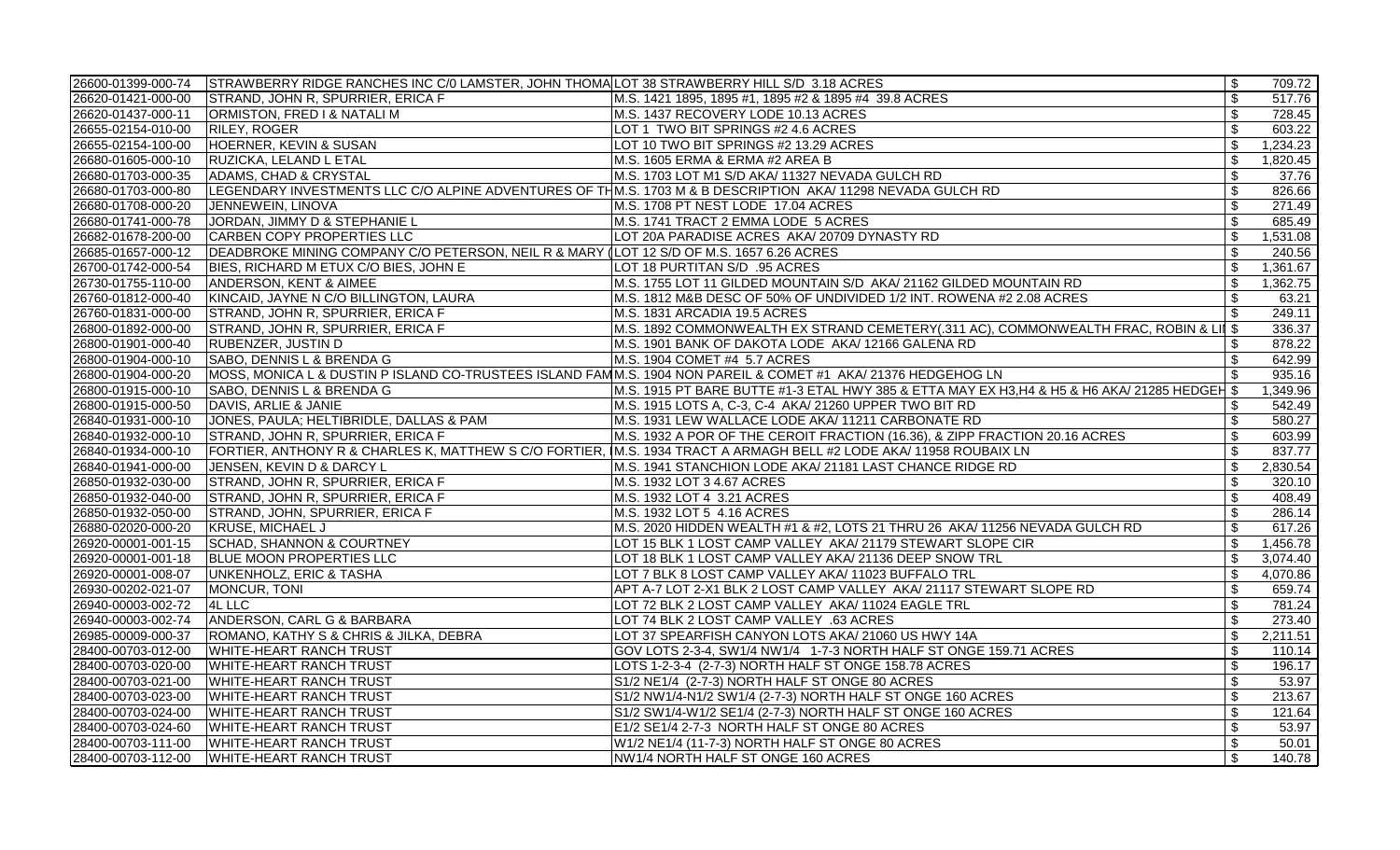|                    | 28400-00703-113-00 WHITE-HEART RANCH TRUST                                                                     | S1/2 SW1/4 NORTH HALF ST ONGE 80 ACRES                                                       | \$                        | 84.18     |
|--------------------|----------------------------------------------------------------------------------------------------------------|----------------------------------------------------------------------------------------------|---------------------------|-----------|
| 28400-00703-142-00 | <b>WHITE-HEART RANCH TRUST</b>                                                                                 | W1/2 NW1/4 EX TRACT A(5AC) IN NW4NW4 NORTH HALF ST ONGE 75 ACRES                             | $\sqrt[6]{2}$             | 328.94    |
| 28400-00703-142-50 | <b>WHITE-HEART RANCH TRUST</b>                                                                                 | E1/2 NW1/4 14-7-3 NORTH HALF ST ONGE AKA/ 19516 CROOKED OAKS RD                              | $\sqrt[6]{2}$             | 735.21    |
| 28400-00703-151-00 | <b>WHITE-HEART RANCH TRUST</b>                                                                                 | E1/2 NE1/4 15-7-3 NORTH HALF ST ONGE 80 ACRES                                                | $\boldsymbol{\mathsf{S}}$ | 155.40    |
| 28500-00703-221-50 | <b>WHITE-HEART RANCH TRUST</b>                                                                                 | NE1/4 NE1/4 & TR B OF SE1/4 NE1/4 22-7-3 SOUTH HALF ST ONGE 60.50 ACRES                      | $\boldsymbol{\mathsf{S}}$ | 230.47    |
| 28500-00703-232-00 | <b>WHITE-HEART RANCH TRUST</b>                                                                                 | W1/2 NW1/4 EX TRACT A (5) SOUTH HALF ST ONGE AKA/ 19619 CROOKED OAKS RD                      | \$                        | 342.98    |
| 28500-00703-232-05 | CROWLEY-JOHNSON, KATE L                                                                                        | TRACT A NW4NW4 SOUTH HALF ST ONGE AKA/ 19619 CROOKED OAKS RD                                 | \$                        | 1,599.12  |
| 28800-00400-150-00 | <b>HELTZEL, CAROLYN</b>                                                                                        | LOTS 14 & 15 BLK 4 EXCEPT VACATED ALLEY LYING W OF LOTS TOWN LOTS ST ONGE AKA/ 276 EM \$     |                           | 456.25    |
| 28800-02100-090-00 | <b>WHITE-HEART RANCH TRUST</b>                                                                                 | RR LOTS 1 THRU 5 OF TR A TOWN LOTS SOUTH HALF ST ONGE                                        | \$                        | 209.28    |
| 29100-01600-050-00 | MRAZ, THOMAS                                                                                                   | E 90' OF LOTS 3-4 & 5 BLK 16 ORG TOWN WHITEWOOD AKA/ 1216 HOOKER                             | \$                        | 963.38    |
| 29100-01600-050-10 | COOPER, JOHN E ETUX                                                                                            | W 50' OF LOTS 3-4 & 5 BLK 16 ORG TOWN WHITEWOOD AKA/ 1222 HOOKER                             | $\mathfrak{S}$            | 1,285.58  |
| 29100-02400-240-00 | DAVIDSON, JERRY R & PATRICIA K                                                                                 | LOTS 22-23 & 24 BLK 24 ORG TOWN WHITEWOOD AKA/ 1028 OAK ST                                   | \$                        | 1,075.94  |
| 29200-00700-050-00 | FILLMORE, M ANNE AKA MITCHEL A C/O HEIDRICH, JAKE & KRIST LOT 5 BLK 7 FILLMORE ADDN WHITEWOOD AKA/ 1305 ASH ST |                                                                                              | $\sqrt[6]{2}$             | 467.37    |
| 29300-00100-210-00 | BRAZIL, RENEE M C/O SPOOR, RICHARD W                                                                           | LOTS 17, 18, 19, 20 & 21 BLK 1   FIRST ADDN WHITEWOOD AKA/ 807 PINE ST                       | $\sqrt[6]{2}$             | 2,052.78  |
| 29500-00100-020-00 | ANDERSON, MARTIN                                                                                               | LOT 2 BLK 1 PART S1/2 NW1/4 NE1/4 28-6-4 OUTLOTS S/D WHITEWOOD AKA/ 709 CROOK CITY RD        | \$                        | 1,961.60  |
| 29750-00300-060-00 | <b>R&amp;R DEVELOPERS LLC</b>                                                                                  | LOT 6 BLK 3 TWIN PARKS S/D WHITEWOOD AKA 646 & 652 TETON WAY                                 | \$                        | 640.35    |
| 29750-00400-030-00 | R & R DEVELOPERS LLC                                                                                           | LOT 2A-1 BLK 4 TWIN PARKS S/D WHITEWOOD                                                      | \$                        | 219.23    |
| 29750-00400-090-00 | R & R DEVELOPERS LLC                                                                                           | LOT 9 BLK 4 TWIN PARKS S/D WHITEWOOD                                                         | $\sqrt[6]{2}$             | 252.23    |
| 29800-00100-050-00 | YOUNG, JOHN W & IRIS A                                                                                         | LOTS 4 & 5 & 10' VACATED ALLEY BLK 1 WEYRICH ADDN WHITEWOOD AKA/1401 PINE ST                 | $\boldsymbol{\mathsf{S}}$ | 516.94    |
| 30025-01400-030-00 | ROLLING HILLS FARMS INVESTMENTS LLC                                                                            | TRACTS E & F (AKA 1 & 3) BLK 14 ORG TOWN DEADWOOD AKA/ 629 MAIN ST                           | $\mathbb{S}$              | 29,456.08 |
| 30025-01400-070-00 | ROLLING HILLS FARMS INVESTMENTS LLC                                                                            | TRACTS C & D (AKA 5 & 7) BLK 14 ORG TOWN DEAWOOD AKA/ 625 MAIN ST                            | \$                        | 12,965.99 |
| 30025-01400-110-00 | <b>ROLLING HILLS FARMS INVESTMENTS LLC</b>                                                                     | 327 SQ. FT M.C. 38 & LOTS 9 & 11 BLK 14 ORG TOWN DEADWOOD AKA/ 623 MAIN ST                   | \$                        | 18,638.66 |
| 30025-01600-290-00 | KIRWAN, PATRICK J                                                                                              | LOT 29 BLK 16 ORG TOWN DEADWOOD AKA/637 MAIN ST                                              | \$                        | 3,430.84  |
| 30025-01800-030-00 | AC JEWELRY LLC C/O DAKOTA SKY STONE                                                                            | LOT 3 BLK 18 ORG TOWN DEADWOOD AKA/ 671 MAIN ST                                              | \$                        | 1,216.21  |
| 30025-03400-170-00 | <b>LLB LLC</b>                                                                                                 | LOT 17 BLK 34 ORG TOWN DEADWOOD AKA/ 83 SHERMAN ST                                           | $\sqrt[6]{2}$             | 1,750.39  |
| 30025-03500-000-20 | <b>TB PARTNERSHIP LLC</b>                                                                                      | LOT D & PT LOT E BLK 35 & VAC CEMETERY ST(379.93') ORG TOWN DEADWOOD                         | $\sqrt[6]{2}$             | 58.42     |
| 30025-04500-070-00 | ALMANZA, RONALD J                                                                                              | LOT 7A BLK 45 ORG TOWN DEADWOOD AKA/33 TAYLOR ST                                             | $\sqrt[6]{2}$             | 1,230.45  |
| 30025-04700-090-00 | <b>WILD, JAMES P</b>                                                                                           | 7' OF LOT 6 & ALL LOTS 7-8 & 9 BLK 47 ORG TOWN DEADWOOD AKA/ 66 LINCOLN AVE                  | \$                        | 1,329.56  |
| 30025-06600-100-00 | <b>FREY FAMILY TRUST &amp; HERMINA E MEMMINGER</b>                                                             | LOTS 8-9 & ADJ. 10' OF LOT 10 BLK 66 ORG TOWN DEADWOD AKA/39 STEWART ST                      | $\sqrt[6]{2}$             | 1,421.51  |
| 30025-07400-130-00 | SABO, DENNIS L & BRENDA G                                                                                      | LOTS 11 & 13 BLK 74 ORG TOWN DEADWOOD AKA/85 CHARLES ST                                      | \$                        | 1,546.40  |
| 30025-07600-360-00 | SABO, DENNIS L & BRENDA G                                                                                      | PT LOTS 32-34 & 36 BLK 76 ORG TOWN DEADWOOD AKA/ 152 CHARLES ST                              | $\boldsymbol{\mathsf{S}}$ | 1,358.41  |
| 30025-07700-270-00 | <b>BRI INC</b>                                                                                                 | VACATED STEWART ST. & TRACT IN REAR LOTS 11 THRU 27 BLK 77 ORG TOWN DEADWOOD                 | $\mathfrak{S}$            | 439.99    |
| 30025-08000-230-00 | <b>HOPKINS, JOHN S</b>                                                                                         | LOTS 21-22 & 23 EX NWLY 7 1/2' BLK G ORG TOWN DEADWOOD AKA/308 WILLIAM ST                    | \$                        | 723.31    |
| 30025-08200-250-00 | <b>T B PARTNERSHIP</b>                                                                                         | NW OF LOTS 23-24 & 25 BLK I & PT VACATED LEE ST ADJOINING LOT 25 ORG TOWN DEADWOOD AI \$     |                           | 2,247.69  |
| 30025-08300-080-00 | HIGGINS, PAULA BETH                                                                                            | LOT 8 BLK J ORG TOWN DEADWOOD AKA/ 402 WILLIAM ST                                            | \$                        | 2,522.81  |
| 30025-08600-210-00 | LIVENGOOD, JOEL                                                                                                | LOT 21 BLK M ORG TOWN DEADWOOD AKA/ 101 DENVER AVE                                           | \$                        | 2,575.21  |
| 30025-08900-100-00 | DAHL, FLOYD A                                                                                                  | LOT 10 & LOT 10 1/2 BLK P ORG TOWN DEADWOOD                                                  | \$                        | 88.43     |
| 30025-08900-110-00 | DAHL, FLOYD A                                                                                                  | LOT 11 BLK P ORG TOWN DEADWOOD AKA/ 41 FOREST AVE                                            | \$                        | 741.25    |
| 30025-09100-000-20 | <b>ZZ ENTERPRISES LLC</b>                                                                                      | $ 101$ FOREST AVE. A S/D OF A POR. OF PROBATE LOT 424 AKA JOHN GORUM PROP. ORG TOWN DE $ \$$ |                           | 2,216.61  |
| 30025-09200-000-08 | <b>ORMISTON FAMILY PROPERTIES LLC</b>                                                                          | BANK LOT 2 (A POR. OF LOT R1) CITY OF DEADWOOD RAILROAD PROPERTY ORG TOWN DEADWO §           |                           | 3,131.95  |
| 30050-00374-000-00 | <b>BRI INC</b>                                                                                                 | PROBATE LOT 374 DEADWOOD                                                                     |                           | 550.18    |
| 30150-03500-130-00 | <b>TB PARTNERSHIP LLC</b>                                                                                      | LOTS 7 THRU 12 & 1/2 LOT 13 BLK 35 (LOTS 7 & 8 SAME AS LOTS F & G) CHILDS S/D DEADWOOD AK \$ |                           | 4,207.33  |
| 30150-03500-140-00 | ALMANZA, TYSON                                                                                                 | 1/2 LOT 13 & ALL LOT 14 BLK 35 CHILDS S/D DEADWOOD AKA/ 62 TAYLOR ST                         | \$                        | 1,178.72  |
| 30500-00800-110-00 | ANDERSON, RUSSELL C & KELLEY, SHARA L                                                                          | LOT A BLK 8 HIGHLAND PARK ADDN DEADWOOD AKA/ 17 PARK ST                                      | \$                        | 1,165.72  |
| 30550-00200-080-00 | <b>RUBENZER, JUSTIN D</b>                                                                                      | BAL. LOT 6 & ALL LOTS 7 & 8 BLK 2 HOWARD'S ADDN DEADWOOD AKA/ 6 DUDLEY ST                    | $\sqrt[6]{2}$             | 513.38    |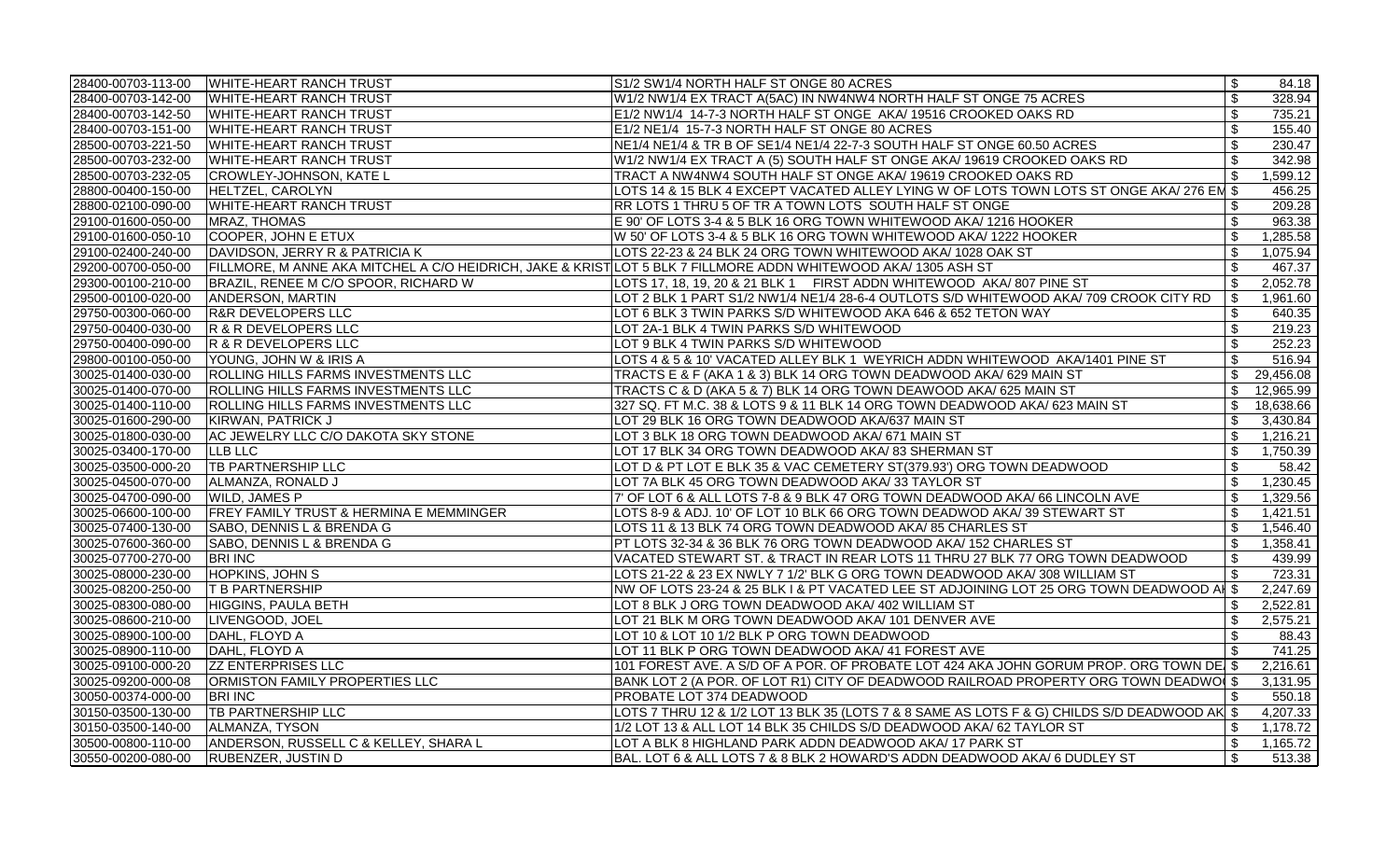| 30800-00100-010-00 | ADDINGTON, GARY F                                 | LOT 1 BLK A SUNNYSIDE ADDN DEADWOOD                                                                                                          | \$                        | 131.10    |
|--------------------|---------------------------------------------------|----------------------------------------------------------------------------------------------------------------------------------------------|---------------------------|-----------|
| 30800-00200-020-30 | HIGGINS, STEPHEN A & PAULA BETH                   | UNIT 3 SUNNYSIDE CONDO SITTING ON LOTS 1 & 2 BLK B & PT MS 1106 SUNNYSIDE ADDN DEADW §                                                       |                           | 3,308.16  |
| 30875-00300-020-00 | <b>BURKE, MARK</b>                                | LOT 2 BLK C WEISFLOG ADDITION DEADWOOD AKA/ 26 MCKINLEY ST                                                                                   | \$                        | 1,488.35  |
| 30900-01106-000-04 | ADDINGTON, GARY F                                 | M.S. 1106 LOT 4 BLK 1 DEADWOOD AKA/ 847 MAIN ST                                                                                              | $\sqrt[6]{\frac{1}{2}}$   | 1,548.92  |
| 31090-00900-150-00 | ALLGIER, WAYNE & LINDA                            | LOT 216 ORG TOWN LEAD AKA/ 216 EAST HILL ST                                                                                                  | $\sqrt[6]{\frac{1}{2}}$   | 522.27    |
| 31090-01800-020-00 | JOHANTGEN, PETER S                                | LOT 2 BLK 18 ORG TOWN LEAD AKA/307 BLEEKER                                                                                                   | \$                        | 1,287.98  |
| 31090-02800-090-10 | <b>OLMSTED, DAVID</b>                             | PT OF LOT 9 (9B) & (9D 65' IS ROW) BLK 28 ORG TOWN LEAD                                                                                      | \$                        | 16.51     |
| 31090-03000-250-00 | BAUMGARTNER, KIMBERLY J & PAUL P                  | LOT 25 BLK 30 ORG TOWN LEAD AKA/ 131 S GALENA ST                                                                                             | $\mathbb{S}$              | 2,264.86  |
| 31090-03100-010-10 | YAGER, NICHOLAS L                                 | SE PT LOT 1 BLK 31 ORG TOWN LEAD AKA/ 602 W MAIN ST                                                                                          | \$                        | 1,586.81  |
| 31090-03100-080-00 | <b>FARNSWORTH, CHESTER W</b>                      | W PT LOT 8 BLK 31 ORG TOWN LEAD AKA/ 634 W MAIN ST                                                                                           | $\boldsymbol{\mathsf{S}}$ | 422.93    |
| 31090-03100-100-00 | RADENSLEBEN, ROBERT R & KIMBERLY                  | LOT 10 BLK 31 ORG TOWN LEAD AKA/ 620 PROSPECT AVE                                                                                            | \$                        | 1,367.88  |
| 31090-03100-130-20 | <b>THOMASON, KENNETH D III</b>                    | E PT LOT 13 (13B) BLK 31 ORG TOWN LEAD AKA/ 15 BLUE ST                                                                                       | $\sqrt[6]{\frac{1}{2}}$   | 311.79    |
| 31090-03500-010-30 | HARPER, TAMMY L                                   | SE PT LOT 1 BLK 35 ORG TOWN LEAD AKA/ 11 COLUMBUS ST                                                                                         | $\sqrt[6]{\frac{1}{2}}$   | 1,758.87  |
| 31090-03500-080-10 | <b>BLACK HILLS CAPITAL LLC</b>                    | NE PT LOT 8 BLK 35 ORG TOWN LEAD AKA/113 COLUMBUST ST                                                                                        | $\sqrt[6]{\frac{1}{2}}$   | 779.46    |
| 31090-03600-080-00 | GODDARD, JEREMY J                                 | PT OF 8 BLK 36 ORG TOWN LEAD AKA/ 143 SIEVER ST                                                                                              | $\sqrt{2}$                | 787.39    |
| 31090-03900-010-00 | KEITH, KELLY                                      | NLY 91 1/2' OF LOT 1 BLK 13A ORG TOWN LEAD AKA/ 602 SAWYER ST                                                                                | $\mathfrak{s}$            | 1,327.73  |
| 31090-03900-085-00 | ROHRER, ROGER ALLAN                               | LOT D BLK 13A ORG TOWN LEAD                                                                                                                  | \$                        | 109.75    |
| 31120-00200-020-00 | <b>WILCOX, CHRISTOPHER</b>                        | N PT 2A SUB 2 BLK 2 ARLINGTON HEIGHTS ADDN LEAD AKA/ 9 BALTIMORE ST                                                                          | $\mathfrak{s}$            | 1,019.92  |
| 31120-00200-040-00 | <b>STRICKLAND, VICKI L</b>                        | LOT 4 BLK 2 LESS 4A & 4B ARLINGTON HEIGHTS ADDN LEADAKA/ 223 S MAIN ST                                                                       | \$                        | 619.33    |
| 31120-00200-040-40 | <b>STRICKLAND, BRITT J &amp; VICKI L</b>          | LOT 4D BLK 2 (285.5') ARLINGTON HEIGHTS ADDN LEAD                                                                                            | $\boldsymbol{\mathsf{S}}$ | 11.07     |
| 31180-00400-110-00 | <b>WILCOX, CHRISTOPHER</b>                        | TRACT B BLK D BENDER ARK ADDN LEAD AKA/37 2ND ST                                                                                             | \$                        | 934.03    |
| 31270-00100-070-01 | VOLBERDING, JOSEPH D                              | REMAINDER LOT 7 BLK 1 CRUICKSHANKS S/D LEAD                                                                                                  | \$                        | 3.54      |
| 31300-00800-030-40 | BIEBER, AUGUST E C/O STOPPEL, PAUL (CD)           | PORTION LOTS 2 & 3 BLK 8 (CONVENIENCE MART) EAST LEAD ADDN LEAD AKA/335 E MAIN ST                                                            | \$                        | 1,456.44  |
| 31300-00900-040-00 | <b>SCHMIDT, MIKE &amp; PAM</b>                    | LOT 4 BLK 9 EAST LEAD ADDN LEAD AKA/ 21 PARK AVE                                                                                             | $\mathfrak{s}$            | 1,355.35  |
| 31300-00900-050-00 | LOPEZ, ERIN M & STEVE A                           | LOT 5 BLK 9 EAST LEAD ADDN LEAD AKA/ 29 PARK AVE                                                                                             | $\mathfrak{s}$            | 131.83    |
| 31300-00900-070-01 | LOPEZ, ERIN M & STEVE A                           | LOT 7 BLK 9 EAST LEAD ADDN LEAD                                                                                                              | \$                        | 174.71    |
| 31360-00100-020-00 | CHANDLER, STEVE J                                 | LOT 2 BLK 1 FULLER ADDITION LEAD AKA/ 16 BALITIMORE ST                                                                                       | $\sqrt[6]{\frac{1}{2}}$   | 1,405.73  |
| 31390-00200-050-16 |                                                   | HUNTER, JORDON & BRANDY C/O SECRETARY OF HOUSING & URLOTS 9 EX N 2' & 10 EX N 2' OF E 15' SUB LOT 5 BLK 2 GIRARDI S/D LEAD AKA/ 113 ALERT ST | \$                        | 916.99    |
| 31425-00600-017-00 | HEINEMAN, DEWEY G & PHYLLIS M ATTN: INGALLS, MARK | LOT 16 & 17 BLK 6 HEARST SUBIVISION LEAD AKA/ 405 MOUNTAIN VIEW DR                                                                           | \$                        | 14,615.91 |
| 31430-00500-100-00 | JONES, PAULA                                      | LOT 19 SUB LOT 5 BLK 8 HIAWATHA PARK S/D LEAD                                                                                                | \$                        | 155.48    |
| 31430-00500-130-00 | HARTER, RALPH                                     | SUB LOT 5 BLK 8 & NLY 25' OF LOT 13 HIAWATHA PARK S/D LEAD AKA/ 12 PARKDALE AVE                                                              | $\boldsymbol{\mathsf{S}}$ | 532.75    |
| 31430-00500-200-00 | JONES, PAULA R                                    | SUB LOT 5 BLK 8-LOT 20 HIAWATHA PARK S/D LEAD AKA/ 17 PARKDALE AVE                                                                           | $\mathfrak{s}$            | 562.89    |
| 31440-00600-002-20 | <b>SCHMIDT, MIKE &amp; PAM</b>                    | LOT 2A-2 TRACT 6 (3438') HOMESTAKE ADDN LEAD                                                                                                 | $\mathfrak{s}$            | 115.77    |
| 31450-00100-030-00 | <b>WILLIAMS, ALAN N &amp; MICHELE P</b>           | 904 GRANDVIEW BLK 1 KENWOOD ADDN LEAD AKA/ 904 GRANDVIEW DR                                                                                  | \$                        | 1,400.44  |
| 31450-00200-030-20 | RUSSELL, ASHLY L & RUSSELL, JERAMY C              | LOT 3C BLK 2 KENWOOD ADDN LEAD                                                                                                               | \$                        | 105.47    |
| 31450-00200-040-00 | <b>THOMSEN, KELLY</b>                             | LOT 426 KENWOOD ADDN LEAD AKA/ 426 MINE ST                                                                                                   | $\sqrt[6]{\frac{1}{2}}$   | 982.02    |
| 31450-00800-050-00 | ALMANZA, TYSON                                    | LOT 5 BLK 8 KENWOOD ADDN LEAD AKA/ 209 ANDERSON ST                                                                                           | \$                        | 686.72    |
| 31510-00200-040-50 | MILLER, PAUL A & JOHN PAUL                        | S OF JULIUS PT OF LOT 4 BLK 2 DENVER ADDN LEAD AKA/ 104 ALERT ST                                                                             | \$                        | 1,579.23  |
| 31510-00400-010-10 | LEWIS, THOMAS A & MARY E                          | PT OF NORA FRAC. LOT 1 BLK 4 (S OF JULIUS) DENVER ADDN LEAD AKA/ 819 JULIUS ST                                                               | \$                        | 1,669.39  |
| 31510-00400-050-10 | <b>SCHRIER, AMANDA LAUREN C</b>                   | LOT 1 SUB LOT 5 BLK 4 DENVER ADDN LEAD AKS/ 817 JULIUS ST                                                                                    | \$                        | 1,515.93  |
| 31510-00400-050-32 |                                                   | SLOBODNIK, CALEB C/O WANNER, WHITNEY M & LEWTON, JESSELOTS G-4 UPPER ADDIE ST BLK 4 DENVER ADDN LEAD AKA/ 705 W ADDIE ST                     | \$                        | 73.38     |
| 31510-01100-030-10 | HOWELL, JULIE & BALLEW, JERRY                     | E 1/2 LOT 3, PT OF 8 BLK 11 & LOT G-1 OF M.S. 742 DENVER ADDN LEAD AKA/ 619 W ADDIE ST                                                       | $\mathfrak{S}$            | 1,430.81  |
| 31510-01200-040-00 | <b>REATO, ARTHUR L &amp; KAREN D</b>              | LOT 609(.204) & M & B REMAINDER TRACT R(1.10) DENVER ADDN LEAD AKA/ 609 MCCLELLAN ST                                                         | \$                        | 808.78    |
| 31510-01200-060-00 | WILLIAMS, ALAN N & MICHELE P                      | LOT 313 DENVER ADDN LEAD AKA/313 GRAND AVE                                                                                                   | $\sqrt[6]{\frac{1}{2}}$   | 2,741.37  |
| 31510-01400-070-00 | CHANDLER, STEVE                                   | PT OF LOTS 6 AND 7 BLK 14 DENVER ADDN LEAD AKA/328 GRAND AVE                                                                                 | $\mathfrak{S}$            | 1,464.27  |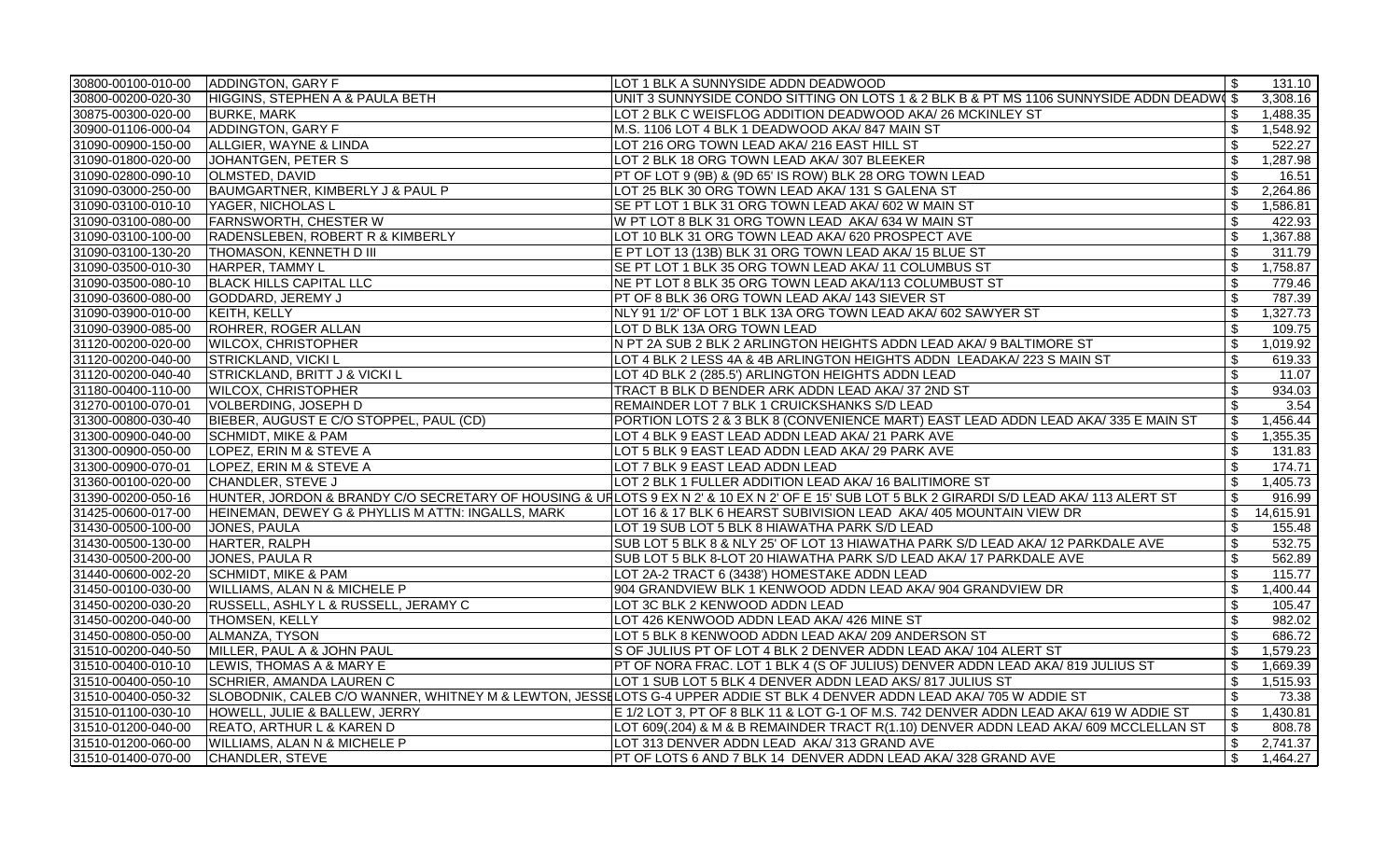| 31510-01400-120-00  BROTSKY, JO M |                                                                                                              | LOT 334 RICHMOND & M & B DESC (SEE DEED 98/5089) DENVER ADDN LEAD                                                                              | \$                        | 1,475.75  |
|-----------------------------------|--------------------------------------------------------------------------------------------------------------|------------------------------------------------------------------------------------------------------------------------------------------------|---------------------------|-----------|
| 31510-01900-070-00                | <b>TAYLOR, WILLIAM R</b>                                                                                     | PORTION OF LOT 5 & 7 BLK 19 DENVER ADDN LEAD AKA/ 211 WALL ST                                                                                  | \$                        | 128.31    |
| 31510-01900-260-00                | QUARLES, JIMMY D & KRISTIE L & PETERS, LARRY V                                                               | LOT 305 WALL DENVER ADDN LEAD AKA/302 W MCCLELLAN ST                                                                                           | $\mathfrak{S}$            | 351.59    |
| 31510-02300-020-00                | <b>BUFFINGTON, WENDY L</b>                                                                                   | LOT 311 DENVER ADDN LEAD AKA/311 GOLD ST                                                                                                       | $\boldsymbol{\mathsf{S}}$ | 1,934.74  |
| 31510-02400-010-00                | BALANDER, VICTOR JR & DOROTHY C/O BALANDER, JESSICA                                                          | LOT 401 DENVER ADDN LEAD AKA/ 401 GOLD ST                                                                                                      | $\mathsf{\$}$             | 1,334.72  |
| 31510-02400-050-10                | CARTER, BETTY A & CHARLES A                                                                                  | A/K/A LOT 11 BLK 15 ORIG DENVER ADDN LEAD AKA / 605 MILL ST                                                                                    | \$                        | 712.89    |
| 31510-02600-080-00                | MITCHELL, PHYLLIS L                                                                                          | LOT 415 DENVER ADDN LEAD AKA/ 415 1/2 W SUMMIT ST                                                                                              | \$                        | 1,762.34  |
| 31510-02900-110-00                | VANDINE, GLEN W SR & WILMA M & VANDINE, REBECCA MARIE                                                        | LOT 722 W SUMMIT DENVER ADDN LEAD                                                                                                              | \$                        | 695.81    |
| 31510-03100-000-00                | <b>BROTSKY, JO MARIE</b>                                                                                     | LOTS 1-2-3-4 BLK 31 DENVER ADDN LEAD AKA/334 RICHMOND AVE                                                                                      | $\overline{\mathbf{s}}$   | 253.03    |
| 31510-04000-135-00                | ROUNDHOUSE PROPERTIES LLC C/O MAYNARD, RORY                                                                  | TRACT D BLK Y DENVER ADDN LEAD AKA/ 900 MINERS AVE                                                                                             | $\mathfrak{S}$            | 69,451.65 |
| 31510-04100-170-00                | KING, DONALD R & HILDA M                                                                                     | LOT 417 DENVER ADDN LEAD AKA/ 417 SPARK ST                                                                                                     | $\mathfrak{S}$            | 1,419.83  |
| 31580-00000-000-06                | KURTTI, JACK LEE                                                                                             | LOT 6 MILE-HI #II AKA/ 41 VOIGHT DR                                                                                                            | \$                        | 315.26    |
| 31640-01508-000-13                | GRAVELIS, JOHN H & ANGELA RAE                                                                                | LOT 13 MOUNTAIN VIEW S/D LEAD AKA/ 225 MOUNTAIN VIEW DR                                                                                        | $\mathfrak{S}$            | 3,261.71  |
| 31730-00200-280-00                | FREDRICKSON, DENNIS C/O MERWIN, RYAN & NICOLE (CD)                                                           | LOT 424 S MAIN EX H-1 (615 SQ.FT.) PARK PLACE ADDN LEAD 424 S MAIN ST                                                                          | \$                        | 995.61    |
| 31750-00000-010-00                | ALPINE ADVENTURES OF BLACK HILLS C/O MAYNARD, RORY                                                           | LOT 1 RICHARD COURT S/D LEAD AKA/ 113 FAIRVIEW AVE                                                                                             | $\mathfrak s$             | 610.06    |
| 31750-00000-020-00                | ALPINE ADVENTURES OF BLACK HILLS C/O MAYNARD, RORY                                                           | LOT 2 RICHARD COURT S/D LEAD AKA/ 111 FIAIRVIEW AVE                                                                                            | $\mathfrak{S}$            | 693.23    |
| 31750-00000-030-00                | ALPINE ADVENTURES OF THE BLACK HILLS C/O MAYNARD RORY LOT 3 RICAHRD COURT S/D LEAD AKA/ 109 FAIRVIEW AVE     |                                                                                                                                                | $\sqrt[6]{\frac{1}{2}}$   | 674.86    |
| 31810-00700-010-40                | <b>FORGEY, DENNIS &amp; FORGEY, JAN</b>                                                                      | LOT D BLK 7 SUNNYSIDE ADDN LEAD AKA/ 628 PROSPECT AVE                                                                                          | \$                        | 197.74    |
| 31810-00800-030-15                | <b>ROLLAND, KEN</b>                                                                                          | LOT D OF BLK 8 SUNNYSIDE ADDN LEAD                                                                                                             | $\mathfrak{S}$            | 73.36     |
| 31810-00800-070-00                | JOHNSON, MICHAEL L & MELISSA D C/O FEDERAL NATIONAL MOFLOT 7 BLK 8 SUNNYSIDE ADDN LEAD AKA/ 604 RAILROAD     |                                                                                                                                                | $\mathsf{\$}$             | 1,197.31  |
| 31870-00700-030-00                | <b>RUBENZER, JUSTIN D</b>                                                                                    | LOTS 1,2 & 3 BLK 7 (STONER MAP) WASHINGTON ADDN LEAD AKA/ 340 E MAIN ST                                                                        | \$                        | 692.13    |
| 31930-01164-000-30                |                                                                                                              | WATERLAND, NORMA E C/O WTERLAND, CHRIS H & CRISTINA TOM.S. 1164 A POR. OF THE MCPHILLAMY FRAC., BLACK FALLS & LAIRD LODES (HOMESTAKE DRAWIN \$ |                           | 1,836.78  |
| 32030-00800-040-00                |                                                                                                              | T & S SPEARFISH PROPERTIES LLC C/O MINI MART PROPERTY TAS 16'8 INCHES OF LOT 3 & ALL LOT 4 BLK 8 ORG TOWN SPEARFISH AKA/ 813 MAIN ST           | \$                        | 615.82    |
| 32030-00800-060-00                | T & S SPEARFISH PROPERTIES LLC C/O MINI MART PROPERTY TALOTS 5 & 6 BLK 8 ORG TOWN SPEARFISH AKA/ 813 MAIN ST |                                                                                                                                                | \$                        | 921.87    |
| 32030-00900-120-00                | CAMPBELL, KASEY G                                                                                            | N 25' OF 11 & ALL LOT 12 BLK 9 ORG TOWN SPEARFISH AKA/ 846 MAIN ST                                                                             | \$                        | 2,328.17  |
| 32030-02100-060-00                | RUZICKA, LELAND                                                                                              | W 90' OF S 20' OF LOT 4 & E 65 1/2' OF W 90' OF LOTS 5 & 6 BLK 21 (DANS BACK PORCH) ORG TOWN \$                                                |                           | 3,316.15  |
| 32030-02100-060-20                | RUZICKA, LELAND                                                                                              | E 50' OF LOT 6 BLK 21 (B & B BAR) ORG TOWN SPEARFISH AKA/ 703 MAIN ST                                                                          | \$                        | 3,048.92  |
| 32030-02900-030-20                | <b>PINK BLOSSOM LLC</b>                                                                                      | S 25' OF LOT 3 BLK 29 ORG TOWN SPEARFISH AKA/ 629 MAIN ST                                                                                      | $\mathfrak{S}$            | 760.16    |
| 32090-03800-080-00                | <b>WALLMAN, ALLAN &amp; LINDA</b>                                                                            | LOT 7 & S 25' OF LOT 8 BLK 38 ORG TOWN SPEARFISH AKA/ 504 STATE ST                                                                             | $\boldsymbol{\mathsf{S}}$ | 3,034.91  |
| 32090-04000-040-00                | <b>BLUE MOON PROPERTIES LLC</b>                                                                              | LOT 3 & N 25' OF LOT 4 BLK 40 ORG TOWN SPEARFISH AKA/ 535 8TH ST                                                                               | $\sqrt[6]{\frac{1}{2}}$   | 1,456.21  |
| 32090-06100-080-10                | ROWETT, JANICE                                                                                               | W 60' OF LOTS 7 & 8 BLK 61 ORG TOWN SPEARFISH AKA/ 304 E ELGIN ST                                                                              | $\mathfrak s$             | 2,353.83  |
| 32180-14200-040-05                | KONSTANT PROPERTIES LLC C/O J & C EQUITIES LLC (CD)                                                          | UNIT B LOT 4A OF SW1/4 NW1/4 CONNORS ADDN SPEARFISH AKA/ 617 DAHL RD                                                                           | $\mathfrak s$             | 2,376.74  |
| 32201-00000-060-00                | RILEY, ROGER                                                                                                 | LOT 6 CREEKSIDE S/D SPEARFISH AKA/ 2424 CANYON ST                                                                                              | $\boldsymbol{\mathsf{S}}$ | 7,631.75  |
| 32202-00100-060-12                | ERICSSON, LYLE C/O DBA K & L LEASING                                                                         | TIF #2 LOT 6B-2 BLK 1 DODDS S/D SPEARFISH AKA/ 295 SEATON CIRCLE                                                                               | $\mathfrak{S}$            | 1,272.17  |
| 32202-00200-040-10                | KHAN COMFORT LLC                                                                                             | TIF #2 LOT 4A BLK 2 DODDS S/D SPEARFISH AKA/ 240 N 27TH ST                                                                                     | $\mathfrak{S}$            | 26,466.89 |
| 32205-00000-000-03                | <b>RILEY, ROGER</b>                                                                                          | LOT 3 EX THE S 150 FT NW1/4 SW1/4 EVANS ADDN SPEARFISH                                                                                         | \$                        | 1,562.02  |
| 32210-00000-000-00                | KHAN HOSPITALITY LLC                                                                                         | TR A OF SW1/4 SE1/4 13-6-2 & NW1/4 NE1/4 24-6-2 INC LOT PE1(.0039 AC) GREEN ACRES ADD SPFH \$                                                  |                           | 15,170.99 |
| 32210-18030-100-02                | NHP LLC                                                                                                      | LOT 10B OF TR 3 SW1/4 SW1/4 GREEN ACRES SPEARFISH AKA/ 3125 E COLORADO BLDV                                                                    | \$                        | 6,392.42  |
| 32210-18030-140-01                | <b>DIT-TEL LLC</b>                                                                                           | PARCEL B A S/D OF LOT 14A & 15A OF TR3 SW1/4 SW1/4 18-6-3 GREEN ACRES ADDN SPEARFISH 31 \$                                                     |                           | 1,105.21  |
| 32210-18030-140-02                | <b>DIT-TEL LLC</b>                                                                                           | LOT 14B(.46AC) & LOT 15B(.46AC) OF TR3 SW1/4 SW1/4 18-6-3 GREEN ACRES ADDN SPEARFISH 315 \$                                                    |                           | 3,160.86  |
| 32210-19150-050-00                | HOCHHALTER, MARY BETH ETAL C/O WHALEN, JOSEPH                                                                | LOT 5 BLK 15 GREEN ACRES ADDN SPEAFISH AKA/ 1108 S 35TH ST                                                                                     | \$                        | 1,236.71  |
| 32250-00200-040-00                | JDR COMPANY LLC                                                                                              | TIF #2 LOT 4 BLK 2 HANSEN ADDN SPEARFISH AKA/ 215 INDUSTRIAL DR                                                                                | \$                        | 13,253.79 |
| 32310-00000-250-00                | <b>ROWETT RENTALS LLC</b>                                                                                    | $ {\rm SW1/4~SW1/4~LOT}$ 25 (1.0 A. MINUS R/W) HIGGINS CREEK ADDN SPEARFISH AKA/ 3308 W FAIRGROL $ \$$                                         |                           | 2,115.03  |
| 32315-00400-290-00                | CHIEF PROPERTIES LLC                                                                                         | LOT 29 BLK 4 RESERVE ON HIGGINS CR SPEARFISH AKA/ 4008 GALLATIN AVE                                                                            | \$                        | 1,462.79  |
| 32320-00100-014-00                | <b>RILEY, ROGER</b>                                                                                          | TR A OF LOT 1 & TR A OF LOT 14 N1/2 NW1/4 HILLSVIEW ADDN SPEARFISH AKA/ 1630 ST JOE ST                                                         | $\vert$ \$                | 1,714.33  |